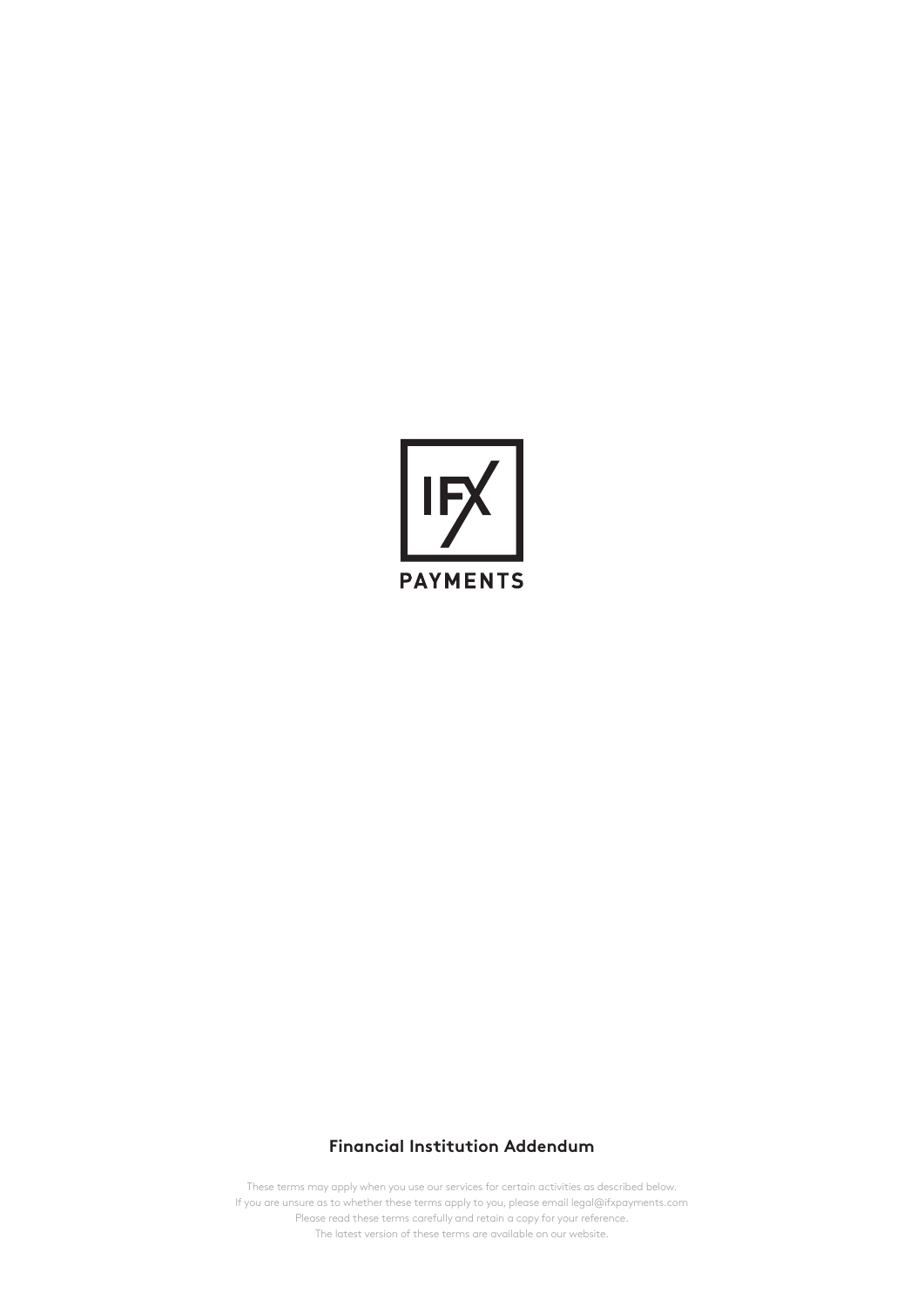

## **FINANCIAL INSTITUTION ADDENDUM**

This addendum (**Addendum**) supplements the [IFX Corporate ibanq Terms and Conditions](https://www.ifxpayments.com/corporate-trading-terms-and-conditions/) and the IFX Trading Terms and Conditions, each as updated or amended from time to time (together the **Terms**) and/or any such other agreement as is in place between the customer and IFX governing the use of the Services (together the **Agreement**).

This Addendum applies to Customers offering professional services involving the investment, lending, management or processing of money and others assets (**Financial Services**) and shall become effective upon the Customer receiving or agreeing to receive all or any of the Services. Should any member of the Customer's Group receive or benefit from the Services, it is the Customer's responsibility to ensure that the Group company complies with this Addendum.

# **1. INTERPRETATION**

1.1 The following definitions and rules of interpretation apply in this Addendum:

**AML Laws:** means all applicable anti-money laundering legislation, directives, guidance and regulations from time to time, including but not limited to Proceeds of Crime Act 2002 (as amended by the Serious Organised Crime and Police Act 2005), the Money Laundering, Terrorist Financing and Transfer of Funds (Information on the Payer) Regulations 2017, the Terrorism Act 2000 (as amended by the Anti-Terrorism, Crime and Security Act 2001) and the Terrorism Act 2006.

**Applicable Law:** means the laws or regulations of the United Kingdom, the EU or any country to which each party's affairs or those of any of its Group companies are subject from time to time and/or an order of any court of competent jurisdiction or any regulatory, judicial, governmental or similar body or any taxation authority of competent jurisdiction.

**Available Information:** means any and all data, reports, documentation and such other information relating to or in connection with the Onward Services.

**Business Day:** means a day (other than a Saturday or Sunday) when banks are open for the transaction of normal banking business in London, United Kingdom.

**CDD:** means client due diligence.

**Customer, you:** means the person(s) receiving any of the Services from IFX pursuant to the **Agreement** 

**EEA:** means the European Economic Area.

**End Client:** means persons who have entered into an agreement with you or are otherwise in receipt of your services.

**EU:** means the European Union.

**Group**: means in relation to a company, that company, any subsidiary or any holding company from time to time of that company, and any subsidiary from time to time of a holding company of that company. Each company in a Group is a member of the Group.

**ibang:** means IFX's smart banking platform and multi-currency wallet system.

**IFX, we:** means IFX (UK) Limited incorporated and registered in England and Wales with company registration number 05422718, trading as IFX Payments.

**KYC:** means "know-your-client".

**OFAC:** means the Office of Foreign Assets Control.

**Onward Services:** means the services provided by the Customer (or other entities within the Customer's Group) to the End Client which make use of, are reliant on or are associated with the Services.

**Prohibited Jurisdictions:** means Cuba, Iran, North Korea, Syria, OFAC prohibited jurisdictions and/or such other additional jurisdictions notified by IFX to you from time to time.

**Prohibited Sectors:** means gambling, casinos, cryptocurrency, money service businesses, offshore banking, shell companies, cash businesses, correspondent banking and/or such other sectors notified by IFX to you from time to time.

**PSP:** means a payment service provider.

**Regulated Provider:** means a Customer where such entity is subject to oversight by a **Regulator** 

**Regulator:** means (i) the Financial Conduct Authority (or any successor United Kingdom financial regulator); or (ii) urząd komisji nadzoru finansowego (or any successor regulator of financial services in Poland); or (iii) the equivalent regulator of financial services in a relevant jurisdiction from time to time.

**Services:** means the services received or to be received by the Customer or its Group under the Agreement.

1.2 A person includes a natural person, corporate or unincorporated body (whether or not having separate legal personality).

1.3 A reference to a party includes its successors and permitted assigns.

1.4 A reference to legislation or a legislative provision is a reference to it as amended or reenacted. A reference to legislation or a legislative provision includes all subordinate legislation made under that legislation or legislative provision.

1.5 Any similar expression shall be construed as illustrative and shall not limit the sense of the words, description, definition, phrase or term preceding those terms.

#### **PART 1**

*Part 1 of this Addendum applies if and so long as the Financial Services are provided as part of the Onward Services. The applicability of Part 1 of this Addendum to the Customer shall be determined by IFX in its sole discretion.* 

## **2. PROVISION OF INFORMATION**

2.1 IFX and/or its banking partners may require the Customer to provide it with Available Information in order for IFX to discharge its obligations under Applicable Law. Should IFX require the Customer to provide Available Information, the Customer will acknowledge any such request within 2 Business Days and provide a substantive response within the timeframes outlined in IFX's request.

2.2 IFX is under an obligation to comply with AML Laws and may therefore request any information and documentation it reasonably deems necessary (in its sole discretion) to satisfy its obligations from time to time. This may relate to the Customer and/or any End Client. The Customer will acknowledge any such request within 2 Business Days and provide the requisite information or documentation within the timeframes outlined in IFX's request.

2.3 Should the information and/or documentation requested by IFX in accordance with clause 2.2 be outside of the Customer's remit and/or control, the Customer shall use all reasonable endeavours to obtain such information and documentation and shall keep IFX fully informed of the steps it is taking and progress made in connection with the same.

2.4 IFX may, in order to assess the Customer's compliance with this Addendum, from time to time:

(a) undertake audit(s) on the Customer; or

 $\dot{\phi}$ ) appoint an independent third-party to undertake audit(s) on the Customer and produce a report of the findings; or

(c) instruct the Customer to conduct audit(s) and provide IFX with the results; or (d) instruct the Customer to appoint an independent third-party auditor to undertake audit(s) on the Customer and produce a report of the findings for IFX's review;

(each an **Audit**).

2.5 The Customer shall:

(a) subject to Applicable Law, provide IFX (and/or any applicable third-party) the necessary access to all documentation and information required to conduct the Audit; and (b) co-operate with IFX (and/or any applicable third-party) and provide all reasonable assistance to IFX (and/or any applicable third-party) in connection with the Audit.

## **3. ONGOING OBLIGATIONS**

*Customers providing Financial Services to End Clients are categorised as high risk by IFX.* 

3.1 The Customer undertakes that it will carry out all necessary KYC and CDD checks on each End Client and comply at all times with AML Laws.

3.2 The Customer undertakes to IFX that it shall notify IFX immediately:

(a) upon becoming aware of any actual or suspected breach of AML Laws by the Customer or the End Client; (b) of any direct or indirect change control of the Customer; (c) of any changes to the structure of its Group; (d) of any change to any ultimate beneficial owners holding directly or indirectly 25% or more of the shares or voting rights in the Customer;

(e) of any change to the right to appoint or remove a majority of the board of directors of the Company (whether directly or indirectly); and

(f) of any change to its officers or directors.

3.3 The undertakings in this clause 3 shall continue if and for so long as the Customer has access to ibanq and/or receives the Services.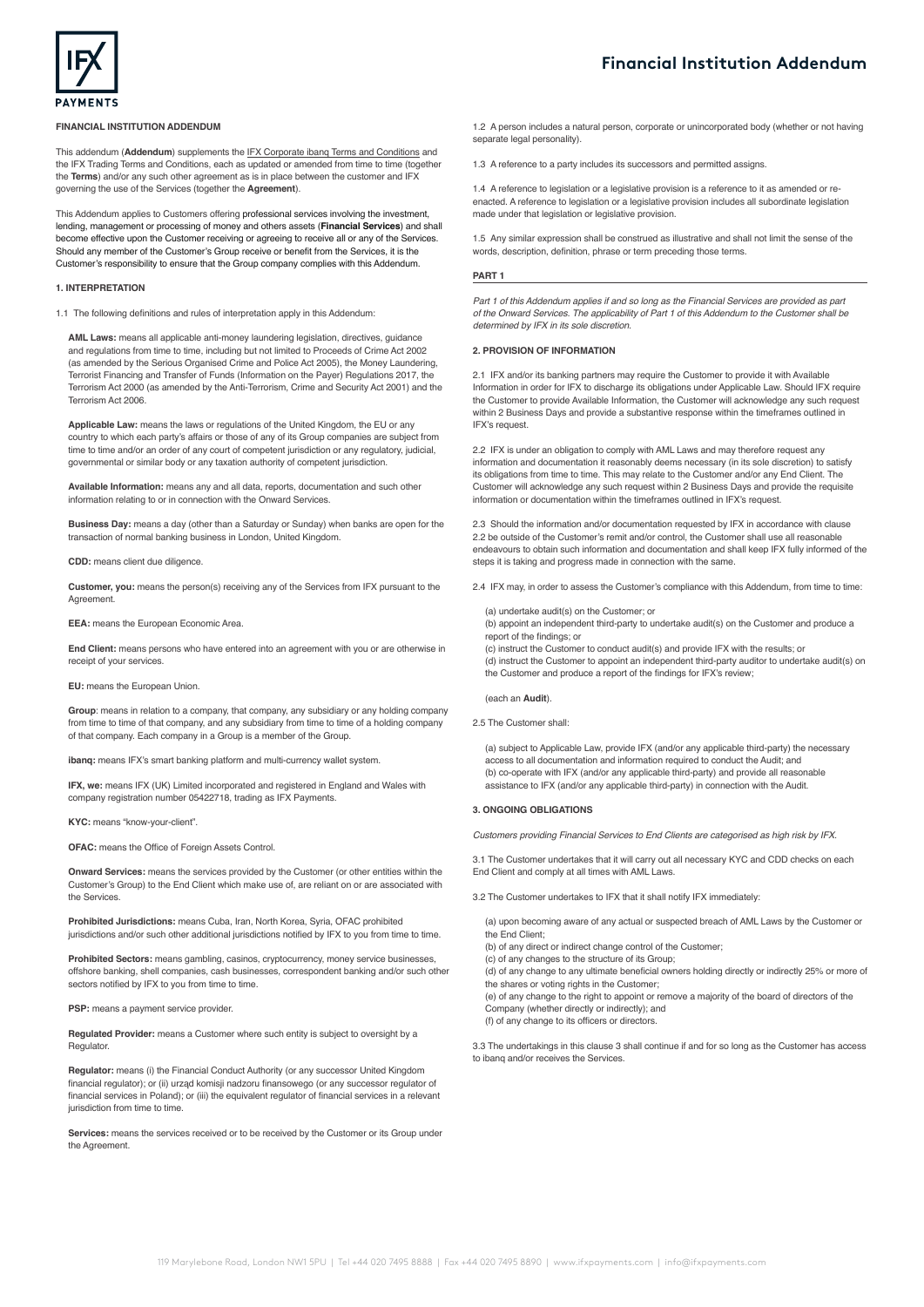

#### **4. ONGOING RESTRICTIONS**

4.1 The Customer undertakes to IFX that, it shall not:

(a) directly or indirectly process any payments through the ibanq platform relating to any Prohibited Sectors; or

(b) directly or indirectly or service any End Client operating as or in any Prohibited Sector; or (c) directly or indirectly process any payments for or on behalf of on behalf of clients who are **b**<br>ased in Prohibited Jurisdictions; or

(d) grant an End Client access to the Customer's ibanq account or any ibanq sub-account without the prior written consent of IFX.

4.2 The undertakings in this clause 4 shall continue if and for so long as the Customer has access to ibanq and/or receives the Services.

## **5. WARRANTIES**

5.1 The Customer hereby warrants and represents to IFX, that:

(a) it holds all licences, consents, permits and authorities necessary to carry on the services it provides to the End Client (the "**Consents**");

(b) each of the Consents is valid and subsisting and there is no reason why any of the Consents may be revoked, suspended or cancelled (in whole or in part); and (c) it acts in accordance with all Applicable Laws,

(each a "**Warranty**" together the "**Warranties**").

5.2 Each of the Warranties shall be deemed to be repeated on each day that this Addendum is subsisting, by reference to the facts and circumstances then subsisting.

5.3 The Customer shall immediately notify IFX if it becomes aware of a fact or circumstance which constitutes (or which is reasonably expected to constitute) a breach of Warranty, or which would cause (or is reasonably expected to cause) a Warranty to be untrue, inaccurate or misleading.

# **6. INDEMNITY**

Without prejudice to any other right or remedy available to IFX in the Agreement or at law, the Customer undertakes to indemnify IFX against all liabilities, costs, expenses, damages and losses (including but not limited to any direct, indirect or consequential losses, loss of profit, loss of reputation and all interest, penalties and legal costs (calculated on a full indemnity basis) and all other professional costs and expenses) which IFX sustains or incurs (including any cost incurred in enforcing this indemnity) in connection with the Customer's provision of Onward Services and/ or any breach of this Addendum by the Customer.

# **PART 2**

*In addition to Part 1 of this Addendum, Part 2 of this Addendum applies if and for so long as the Customer is a Regulated Provider and is subject to oversight by the Regulator. The applicability of Part 2 of this Addendum to the Customer shall be determined by IFX in its sole discretion.*

#### **7. ADDITIONAL OBLIGATIONS AND RESTRICTIONS**

7.1 A Regulated Provider must update IFX immediately should there be any change to the terms of its license granted by the Regulator. This shall include, for the avoidance of doubt, revocation of its license.

**Financial Institution Addendum**

7.2 A Regulated Provider must be fully regulated in its own right, in the United Kingdom or the EEA. The Regulated Provider shall not seek to rely on the regulated status of another entity as agent or representative.

7.3 A Regulated Provider must not provide the Onward Services to another regulated financial services provider or another entity providing Financial Services. For example, a PSP must not service an End Client which is a PSP through or in connection with the Services.

7.4 Payments made through the Services must relate to the Regulated Provider or the Regulated Provider's immediate client (being the End Client). Payments which include two or more "layers" are prohibited by IFX.

#### **PART 3**

*The terms set out in Part 3 of this Addendum are applicable to all Customers subject to this Addendum.* 

## **8. GENERAL**

8.1 **Termination**. Should the Customer fail to comply with or breach the terms of this Addendum, IFX may, in its sole discretion (i) terminate the Addendum; (ii) temporarily suspend access to all or any accounts held by the Customer; and/or (iii) permanently close all or any accounts held by the Customer.

8.2 **Term**. This Addendum shall cease to apply upon permanent closure of accounts held with IFX by the Customer. Termination or expiry of this Addendum shall not affect any rights, remedies, obligations or liabilities of the parties that have accrued up to the date of termination or expiry, including the right to claim damages in respect of any breach of the Addendum which existed at or before the date of termination or expiry.

8.3 **Assignment.** IFX may assign or transfer its rights this Addendum to any other member of its Group. Save as set out in this clause 8.3, no party shall assign, transfer, mortgage, charge, declare a trust of, or deal in any other manner with any or all of its rights and obligations under this Addendum.

8.4 **Third Party Rights.** No one other than a party to this Addendum, their successors and permitted assignees, shall have any right to enforce any of its terms.

8.5 **Waiver.** No failure or delay by a party to exercise any right or remedy provided under this agreement or by law shall constitute a waiver of that or any other right or remedy, nor shall it prevent or restrict the further exercise of that or any other right or remedy. No single or partial exercise of such right or remedy shall prevent or restrict the further exercise of that or any other right or remedy

8.6 **Governing Law and Jurisdiction.** This Addendum and all disputes or claims (including non-contractual disputes or claims) arising out of or in connection with it or its subject matter or formation shall be governed by and construed in accordance with the law of England and Wales. Each party irrevocably agrees that the courts of England and Wales shall have exclusive jurisdiction to settle any dispute or claim (including non-contractual disputes or claims) arising out of or in connection with this Addendum or its subject matter or formation.